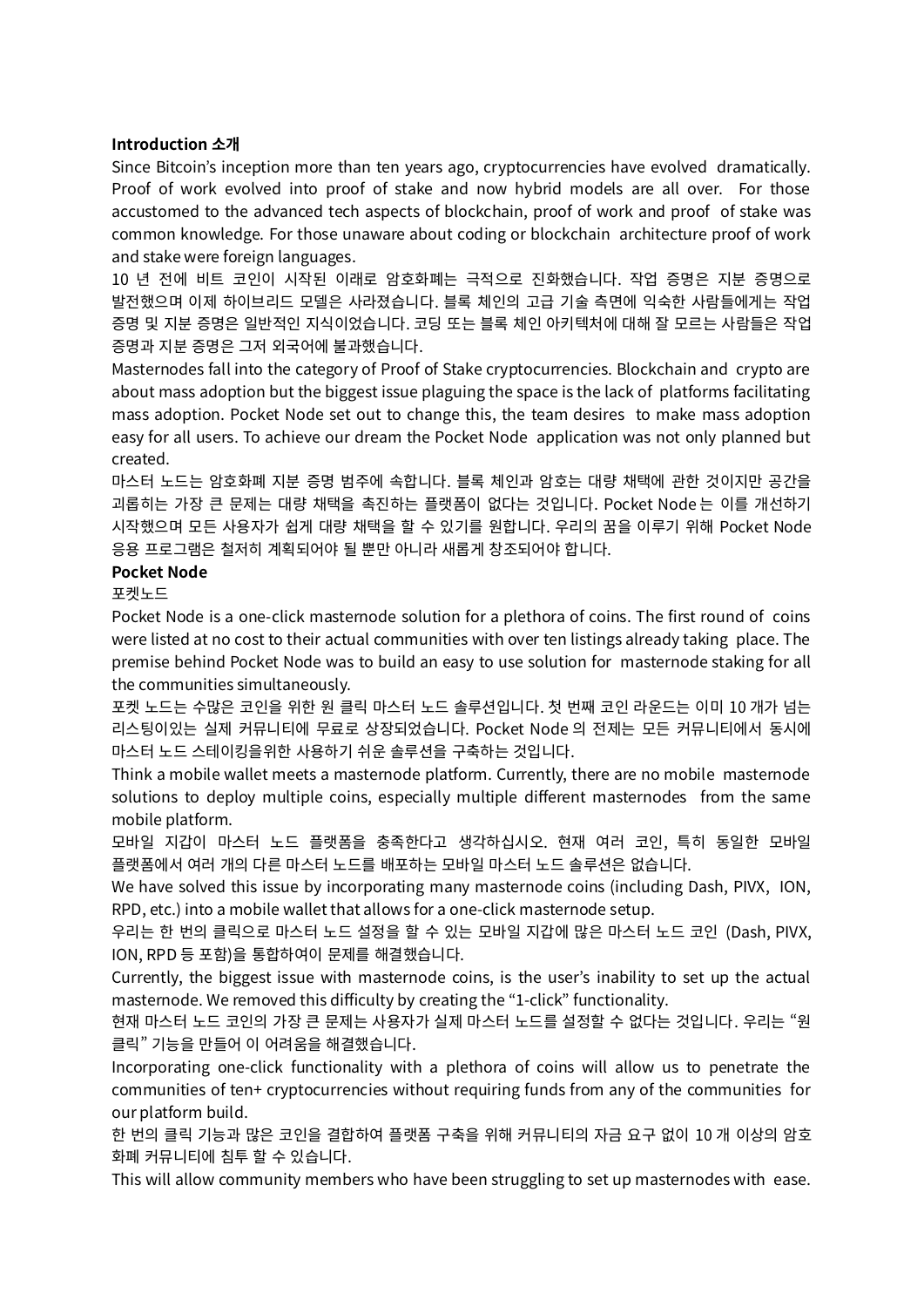This cannot be understated enough, as the biggest issue with masternode coins is the deployment of the masternode.

이를 통해 어려움을 겪고있는 커뮤니티 회원이 마스터 노드를 쉽게 설정할 수 있습니다. 마스터 노드 코인의 가장 큰 문제는 마스터 노드의 배치이기 때문에 이것은 충분히 과소 평가 될 수 없습니다.

We've made deployment as simple as click a button, we've incorporated over ten coins into our wallet at absolutely no cost to the dev teams of the projects, and have the Android application live with iOS pending approval.

우리는 버튼을 클릭하는 것만큼 간단하게 배치했으며, 프로젝트 개발자 팀에게는 전혀 비용없이 10 개가 넘는 코인을 지갑에 통합했고 승인을 기다리는 동안 iOS 와 함께 Android 응용 프로그램을 진행하고 있다.

We are awaiting license and are registered out of Estonia as a cryptocurrency wallet business, meaning users have full protections of E.U. laws and do not have to worry as they would with many wallets and masternode solutions online.

우리는 라이센스를 기다리고 있으며 에스토니아에서 암호화폐 지갑 사업으로 등록되어 있으며 사용자는 E.U 법률에 완벽하게 보호받을 수 있습니다. 많은 지갑과 마스터 노드 솔루션을 온라인에서 사용하는 것처럼 법률에 대해 걱정할 필요가 없습니다.

The problems that plagued masternode coins we decided to solve at no cost to the community, and Pocket Node did it for many masternode communities, not just one.

마스터 노드 코인을 괴롭힌 문제는 커뮤니티에서 무료로 해결하기로 결정했으며, Pocket Node 는 하나가 아닌 많은 마스터 노드 커뮤니티를 위해 이를 해냈습니다.

Following the launch of the Pocket Node platform, we plan to attain a massive user base by appealing to over ten masternode coin communities. Once this occurs we will launch the NODE token allowing users to pay their daily fees using NODE tokens, instead of paying via Bitcoin or credit card.

Pocket Node 플랫폼이 출시 된 후 10 개가 넘는 마스터 노드 코인 커뮤니티와 협업하여 대규모 사용자 기반을 확보 할 계획입니다. 이 문제가 발생하면 사용자가 비트코인 또는 신용 카드를 통해 지불하는 대신 NODE 토큰을 사용하여 요금을 지불 할 수 있도록 할 수 있습니다.

The NODE token will be the internal token of the PocketNode platform (which is live) and will decrease user's monthly costs by holding, and paying in the native NODE token.

NODE 토큰은 Pocket Node 플랫폼 (실시간)의 내부 토큰이되며 기본 NODE 토큰을 보유하고 지불함으로써 사용자의 월별 비용을 줄일 수 있습니다.

#### **What is a Masternode?**

마스터 노드 란 무엇입니까?

A masternode is a 'staking' method used to earn a return on a specific cryptocurrency. There can also be built in methods to vote and partake in community measures. The collateral required and percentage earned vary between coins. As the number of masternodes fluctuate on any blockchain's network the ROI can be impacted positively or negatively.

마스터 노드는 특정 암호화폐에 대한 수익을 얻는 데 사용되는 'staking'방법입니다. 투표하고 커뮤니티에 참여하는 방법도 포함되어 있습니다. 필요한 담보 및 수입 비율은 코인마다 다릅니다. 마스터 노드의 수가 블록 체인 네트워크에서 변동함에 따라 ROI 는 긍정적 또는 부정적으로 영향을 받을 수 있습니다.

Masternodes have become an increasingly popular alternative to mining as users do not need expensive hardware or the skills associated with setting up mining equipment. However, masternodes have their own faults. They need their own servers, constant maintenance, and collateral ownership of cryptocurrencies.

사용자는 값 비싼 하드웨어나 마이닝 장비 설정과 관련된 기술이 필요하지 않기 때문에 마스터 노드는 채굴에 대한 인기있는 대안이 되었습니다. 그러나 마스터 노드에는 자체 결함이 있습니다. 그들은 자체 서버, 지속적인 유지 보수 및 암호 화폐의 담보 소유권이 필요합니다.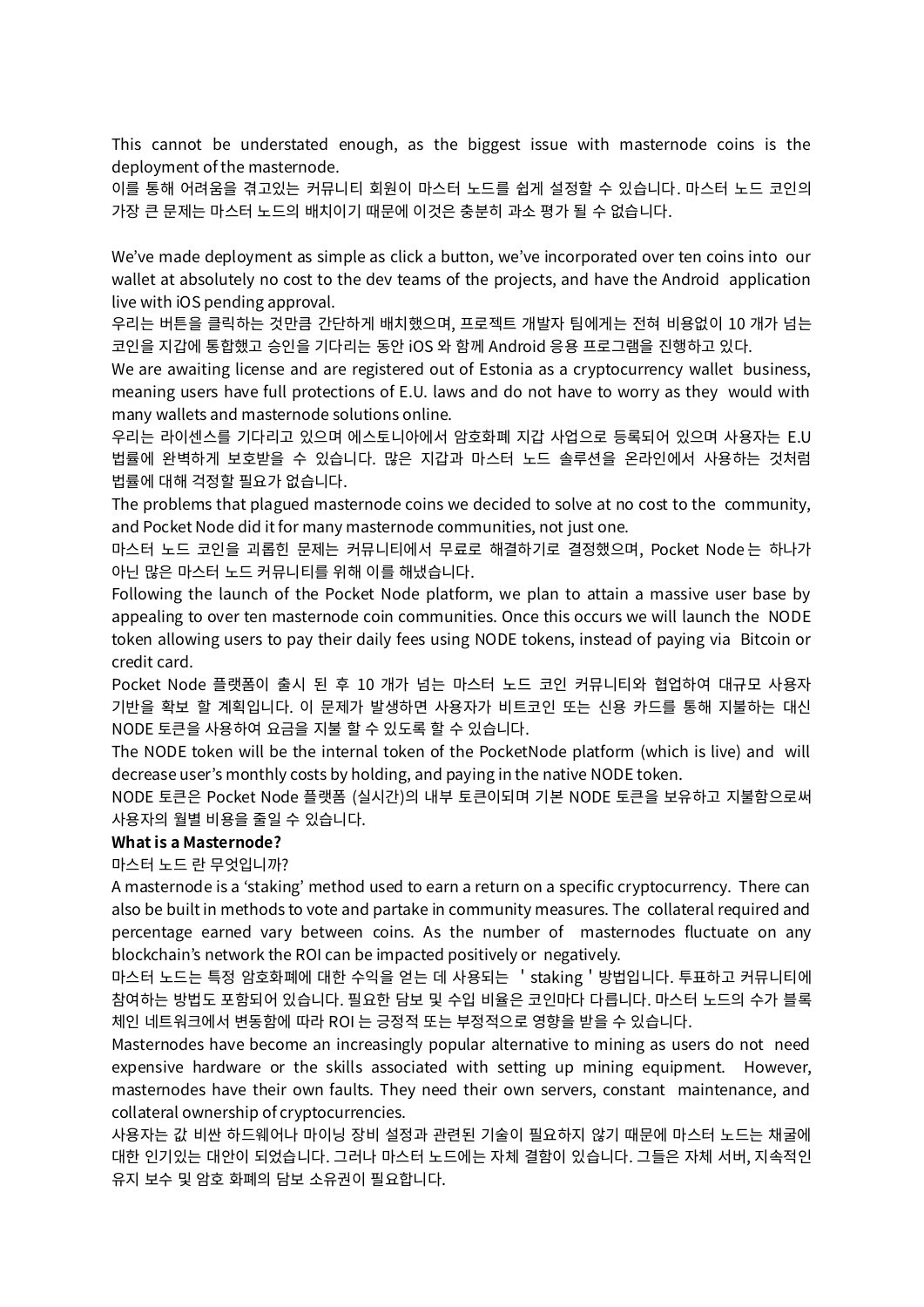The collateral ownership was the easy part. Logging onto an exchange to buy X amount of a specific coin. The bigger issue was how to set up a masternode? The coding, the maintenance, the servers were overwhelming to the majority of users and adopters of cryptocurrency.

담보 소유권은 쉬운 부분입니다. 거래소에 로그인하여 특정 금액의 X 코인을 구매합니다. 더 큰 문제는 마스터 노드를 설정하는 방법이었습니다. 코딩, 유지 관리, 서버는 암호 화폐의 대부분은 사용자와 채택 자에게 압도적이었습니다.

This is where Pocket Node prevails. The 'difficult' part of the masternode process is streamlined into a one click process. Making masternodes adoptable for any user wishing to collect the collateral.

Pocket Node 는 우세합니다. 마스터 노드 프로세스의 '어려운'부분을 한 번의 클릭 프로세스로 간소화됩니다. 담보를 수집하려는 모든 사용자가 마스터 노드를 채택 할 수 있습니다.

# **NODE Token Metrics**

NODE Token 시스템

NODE Token has been launched on the Binance Chain as a BEP-2. Binance Chain was selected due to its security, ease of use, technological superiority and significant developers moving toward it.

노드 토큰은 바이낸스 체인에서 BEP-2 로 시작되었습니다. 바이낸스 체인은 보안성, 사용 편의성, 기술적 우수성 및 이를 향한 상당한 개발자들로 인해 선정되었습니다.

The purpose of the NODE token is to be used internally on the Pocket Node application and any other future platforms built by the Pocket Node team. By using the token on Pocket Node users will save themselves 30% on the monthly fees of masternodes. These savings will drive demand and the desire to acquire both masternode coins and the NODE token.

NODE 토큰의 목적은 Pocket Node 응용 프로그램 및 Pocket Node 팀이 구축 한 기타 향후 플랫폼에서 내부적으로 사용하는 것입니다. Pocket Node 에서 토큰을 사용하면 매월 마스터 노드 요금을 30 % 절약 할 수 있습니다. 이러한 절약은 수요와 마스터 노드 코인과 NODE 토큰을 모두 획득하려는 욕구를 불러 일으킬 것입니다.

Initially, 100 Million NODE tokens were sold at a valuation of \$0.01 each, valuing the raise at

\$1 million. The measure primarily ensured token distribution amongst interested market participants and created a liquid market that precedes trading activities.

처음에는 1 억 달러의 NODE 토큰이 각각 \$ 0.013 의 평가로 판매되어 백만 달러의 인상으로 평가되었습니다. 이 조치는 주로 관심 있는 시장 참여자들 사이의 토큰 분배를 보장하고 거래 활동 이전에 유동적인 시장을 창출했습니다.

There will be two billion tokens minted on the Binance Chain with 50% locked for a six-month period. The remaining 1 billion will be released incrementally as funds are needed for future development with no more than 20% to be released in the 1st month of trading.

바이낸스 체인에는 20 억 개의 토큰이 발행되며 6 개월 동안 50 %가 락업됩니다. 나머지 10 억 개는 향후 개발에 필요한 자금이 필요하기 때문에 점진적으로 풀리게 될 것이며, 거래 첫 달에 20 %를 넘기지 않습니다.

The initial listing price for NODE is pegged at \$0.01 – same as presale price.

NODE 의 초기 상장 가격은 사전 판매 가격과 동일하게 \$ 0.013 로 고정됩니다.

The token distribution will be as follows: 30% to fund future development, 20% available for immediate trading, 20% for Founders, 10% for an airdrop/trading competition, 10% for team members 5% for a community and bounty program, and 5% for advertising Pocket Node.

토큰 분배는 다음과 같습니다 : 미래 개발 자금 30 %, 즉시 거래 가능 20 %, 설립자 20 %, 에어 드랍 / 거래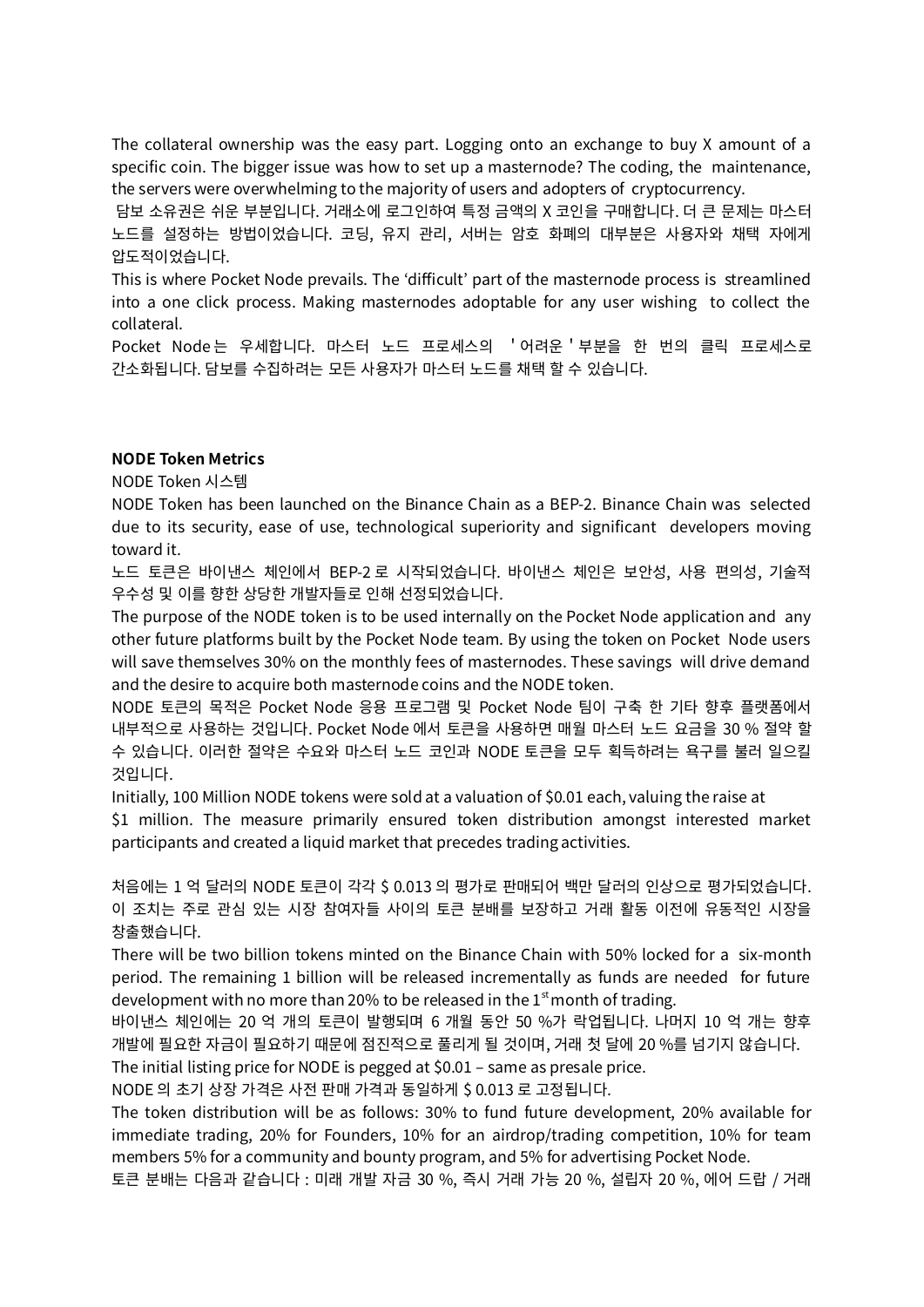경쟁 10 %, 팀 구성원 10 % 커뮤니티 및 바운티 프로그램 5 %, 포켓 노드 마케팅 5 %.

This distribution will allow the team to distribute funds to all important members that have taken part in the build of Pocket Node while also insuring a long future for Pocket Node. Integrating the masses into the blockchain and cryptocurrency space cannot happen over-night. 이 배포를 통해 팀은 Pocket Node 구축에 참여한 모든 중요한 멤버에게 자금을 배포 할 수 있을뿐만 아니라

Pocket Node 의 미래를 보장 할 수 있습니다.

Projects that come and go in the short term without a long term plan have no business being in the space. Pocket Node has set up its token distribution metrics with a live platform ensuring users can spend their NODE immediately while facilitating the adoption of tens of other masternode related cryptocurrencies.

장기 계획없이 단기간에 들어오고 나가는 프로젝트들은 비즈니스가 없습니다. Pocket Node 는 라이브 플랫폼으로 토큰 배포 지표를 설정하여 사용자가 NODE 를 즉시 사용할 수 있도록 하면서 수십 가지 다른 마스터 노드 관련 암호 화폐의 채택을 촉진합니다.

Most projects wait months if not years for their tokens to have any utility. The second NODE goes live it will have utility as the Pocket Node platform is already live with users on Android devices. As iOS users are on-boarded along with more coins the utility and demand for the NODE token will likely increase.

대부분의 프로젝트는 몇 년이 아니라도 토큰이 유용 할 때까지 몇 개월을 기다립니다. 두 번째 NODE 가 가동되면 Pocket Node 플랫폼이 이미 Android 기기 사용자와 함께 사용되므로 유틸리티가 제공됩니다. iOS 사용자가 더 많은 코인이 탑재되면 NODE 토큰에 대한 유틸리티와 수요가 증가 할 것입니다.

### **Conclusion**

결론

Pocket Node makes masternodes easy for all individuals. Ease of use drives adoption and the goal of Pocket Node and the NODE token is to drive mass adoption of those interested in proof of stake. The NODE token adds benefits to users interested in masternodes by reducing their monthly costs of staking while also working as an internal currency in the Pocket Node platform, and any future platforms.

Pocket Node 는 모든 개인이 마스터 노드를 쉽게 사용할 수 있도록 합니다. 사용의 용이성은 채택을 유도하고 Pocket Node 와 NODE 토큰의 목표는 지분 증명에 관심이있는 사람들의 대량 채택을 유도하는 것입니다. NODE 토큰은 월간 스테이킹 비용을 줄이면서 Pocket Node 플랫폼 및 향후 플랫폼에서 내부 통화로 작업함으로써 마스터 노드에 관심있는 사용자에게 이점을 추가합니다.

Many tokens are released long before projects even commence. The NODE token is being launched after Pocket Node, a mobile staking masternode platform that is already live. Pocket Node wishes to allow any user wanting to stake the ability to do so. The NODE token allows those same users to do it for a fraction of the cost.

많은 토큰들은 프로젝트가 시작되기도 전에 출시 된다. 그러나 NODE 토큰은 이미 활성화 된 모바일 스테이킹 마스터 노드 플랫폼인 Pocket Node 이후에 발행 됬습니다. NODE 토큰을 사용하면 동일한 사용자가 적은 비용으로 토큰을 사용할 수 있습니다.

Pocket Node is already live on Android with 10+ cryptocurrencies. The iOS version is complete and pending Apple approval. The team is in contact with a 2 $^{\text{nd}}$  round of coins to list and continues to spread cryptocurrency awareness. The most convenient 1-click masternode solution is here, and the NODE token is providing a huge discount to those users.

Pocket Node 는 이미 10 개 이상의 암호 화폐로 Android 에 라이브 상태입니다. iOS 버전이 완료되었으며 Apple 의 승인을 기다리고 있습니다. 이 팀은 2 차 코인과 접촉하여 암호 화폐 인식을 지속적으로 전파하고